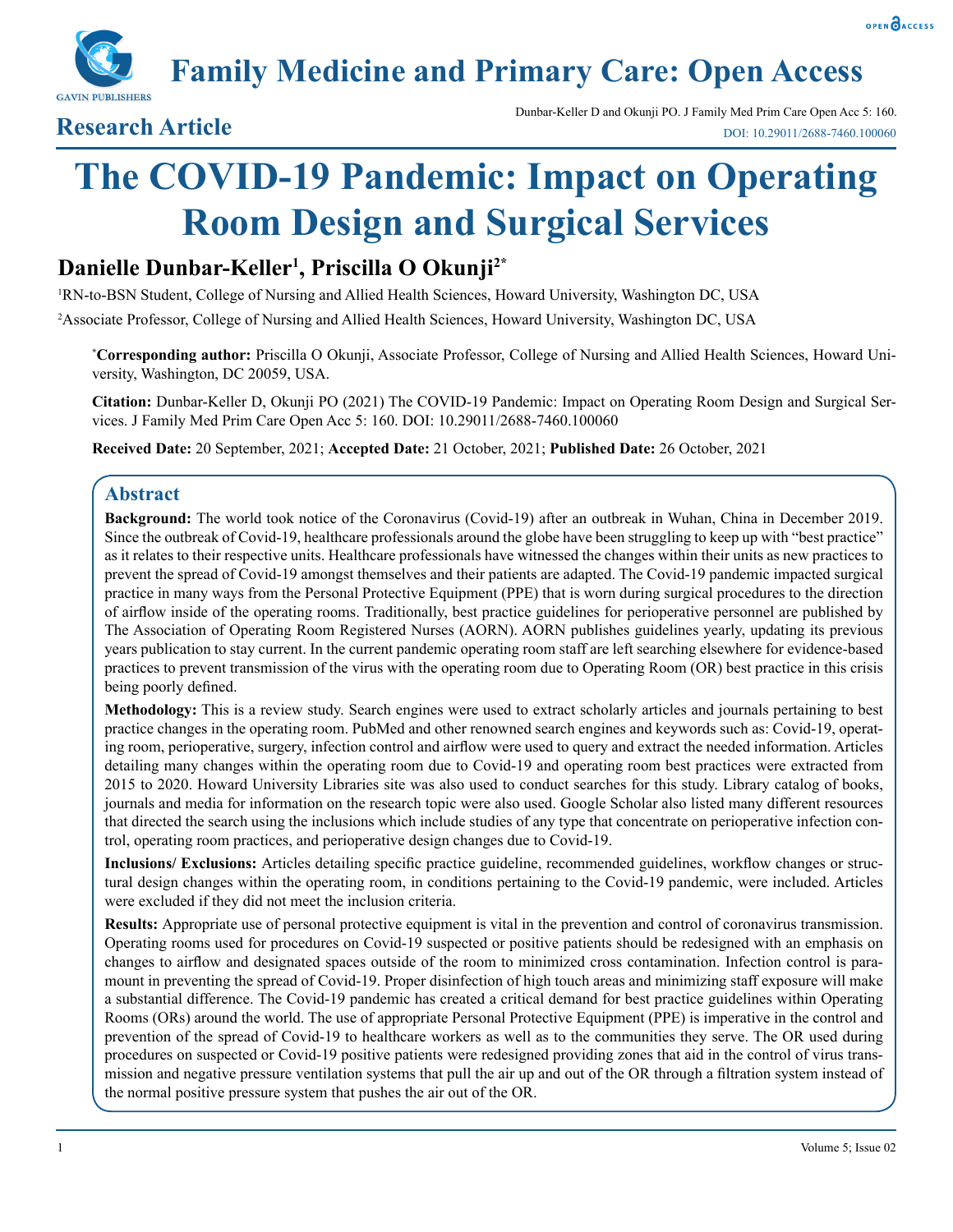**Keywords:** Covid-19; Operating room; Perioperative; Surgery; Infection control and airflow

### **Background**

Personal Protective Equipment (PPE) is essential for selfprotection during this pandemic [1]. Prior to Covid-19, Association of Operating Room Registered Nurses (AORN) recommended using standard precautions regarding PPE when encountering patients with no known transmissible diseases. This consisted of a hair cover, goggles, standard surgical mask, a surgical gown, gloves and shoe covers when necessary. The use of PPE protects the health care provider's mucous membranes, airway, skin and clothing from encountering blood, body fluids and other potentially infectious materials [2]. Additional precautions are recommended when caring for a patient with a known transmissible disease. With additional precautions being taken, additional or a higher level of PPE is required. Recommendations for Covid-19 are to wear PPE consisting of head protection, FFP2 (for non-aerosol-generating activities)/ FFP3 (for aerosol-generating activities), water-repellant protective clothing (e.g. gown, suit, other combination solutions), double pair of gloves, waterproof shoes, protective goggles/mask, in compliance with industrial safety regulations [1]. The changes to PPE provided an extra layer of protection for the body and increased filtration in masks used during procedures to decrease exposure to airborne and droplet hazards.

#### **Operating Room Design**

Aerosol Generating Procedures (AGPs) are associated with an increased risk of infection to health care workers [3]. Operating rooms are equipped with positive pressure airflow, which keeps the air inside the room higher than the air pressure outside. This design is setup to push airborne pathogens out of the room to prevent recirculation into the OR environment. The positive pressure airflow can be felt when the doors to the OR are opened. With the threat of Covid-19, evidence has proven that negative pressure is best for infection control when performing procedures on Covid-19 positive patients. Negative pressure ventilation creates an inward directional flow of air into the room, which is then transmitted through an exhaust system out of the room to the outside of the hospital [4]. In such procedures, droplet precautions are taken to decrease the risk of infection from pathogens such as pertussis, SARS and influenza. Recommendations for the physical operating room specified the use of a negative-pressure OR, alongside strict separation of clean and contamination areas, and a buffer system to ensure that clean rooms remain as such, avoiding cross-contamination [5]. If a procedure is performed on a Covid-19 positive patient in a room with positive airflow, there is a possibility that pathogens will be pushed out of the room which poses a risk of transmission to personnel outside of the room who are not wearing PPE. An anteroom is also recommended, which is an intermediate space between the operating room and the hallway, to have a designated area for donning and doffing possibly contaminated PPE which provides additional protection to spaces outside of the designated Covid-19 operating room.

#### **Importance of Infection Control**

The importance of infection control within healthcare facilities is paramount. Forty-one (41%) of all human-tohuman transmissions of Covid-19 in Wuhan, China were within healthcare facilities [1]. Infection control is everyone's job no matter the healthcare setting. As an operating room registered nurse or circulator, the investigator is interested in the changes that have taken place in the Operating Room (OR) due to the Covid-19 pandemic because it Covid-19 has directly impacted the way OR nurses perform their daily duties till date. Keeping the nurse, staff and patients safe at all times is the investigators highest priority during a normal day and with the threat of contracting the Covid-19 virus the importance of this is being stressed even more. Recommendations for physical OR specified use of a negative pressure OR, alongside strict separation of clean and contaminated areas, and a buffer system to ensure that clean rooms remain as such to avoid cross contamination [5].

The Covid-19 pandemic has created a host of changes within the operating room in preparation for encounters with patients who have tested positive or emergent patients with no test results. Upgrades to PPE and changes in the operating room design are taking place. Elective surgeries are cancelled, and surgeries are limited to urgent and emergent patients. While researching best practice for surgical practice in the OR a common theme was to avoid surgery where possible [5]. This is not an ideal solution, so steps to decrease chances of transmission are in effect. Elective surgery that can be delayed should be postponed, taking into consideration that it may take 2-3 months for the health-care situation to return to normal [6]. If surgery has to be performed, minimally invasive procedures such as laparoscopies have been considered as a good way to diminish risks, because, in theory, a closed abdomen, which prevents the spread of gas or liquid, would decrease the possibility of contamination [6].

#### **Research Design**

The research design for this study is a systematic review. The research relies on existing differences in operating room best practices. Changes made in infection control and operating systems within the operating room due to Covid-19 pandemic were explored. Personal experiences were also used to provide insight and understanding in this study.

#### **Method**

Search engines were used to extract scholarly articles and journals pertaining to best practice changes in the operating room. PubMed and other renown search engines and keywords such as: Covid-19, operating room, perioperative, surgery, infection control and airflow were used to query and extract the needed information. Articles detailing many changes within the operating room due to Covid-19 and operating room best practices were extracted from 2015 to 2020. Howard University Libraries site was also used to conduct searches for this study. Library catalog of books, journals and media for information on the research topic were also used. Google Scholar also listed many different resources that directed